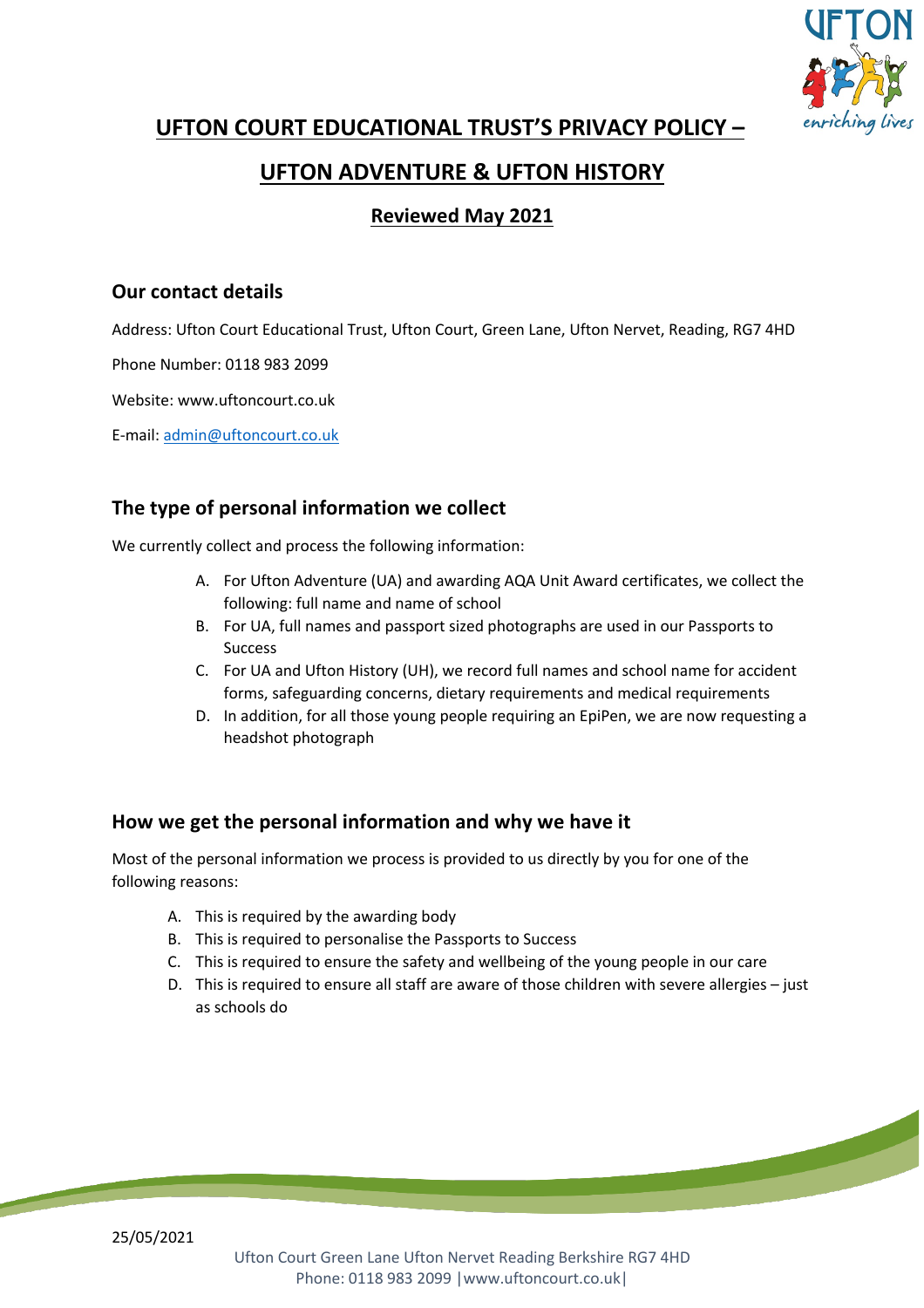

### **How we use your data**

- A. Gain accreditation for young people in a variety of activities and for those certificates to be personalised
- B. Personalise the Passports to Success (which are given to the young people at the end of their programme)
- C. Safeguard young people
- D. Safeguard young people

### **We may share this information with:**

- A. AQA Unit Award Scheme
- B. Relevant Ufton staff
- C. Relevant Ufton staff, relevant safeguarding agencies
- D. Relevant Ufton staff

Under the General Data Protection Regulation (GDPR), the lawful bases we rely on for processing this information are:

#### **(a) We have a contractual obligation:**

• We will process personal data where this is necessary for the performance of a contract with you.

• Sometimes it may be necessary to process your data for us to comply with our legal obligations.

#### **(c) We have a legitimate interest:**

• We will process your personal data for internal reporting and analysis because we believe it is necessary for our legitimate organisational interests in creating better events, better communications, and a better website.

• We have conducted a legitimate interest assessment to ensure that this processing isn't overridden by your rights or interests. We employ safeguards, such as formal Data Protection and Data Retention policies, to protect your privacy.

#### **(d) We have a legal obligation**

### **Cookies**

We may also use Google Analytics cookies to collect information about how visitors use our site. The cookies collect information anonymously, which means that we don't know who is using our site. We collect data on how our website is used, to help us improve our website. For information about Google Analytics cookies and how to opt out of them, please visit: http://www.google.com/analytics/learn/privacy.html

25/05/2021

Ufton Court Green Lane Ufton Nervet Reading Berkshire RG7 4HD Phone: 0118 983 2099 |www.uftoncourt.co.uk|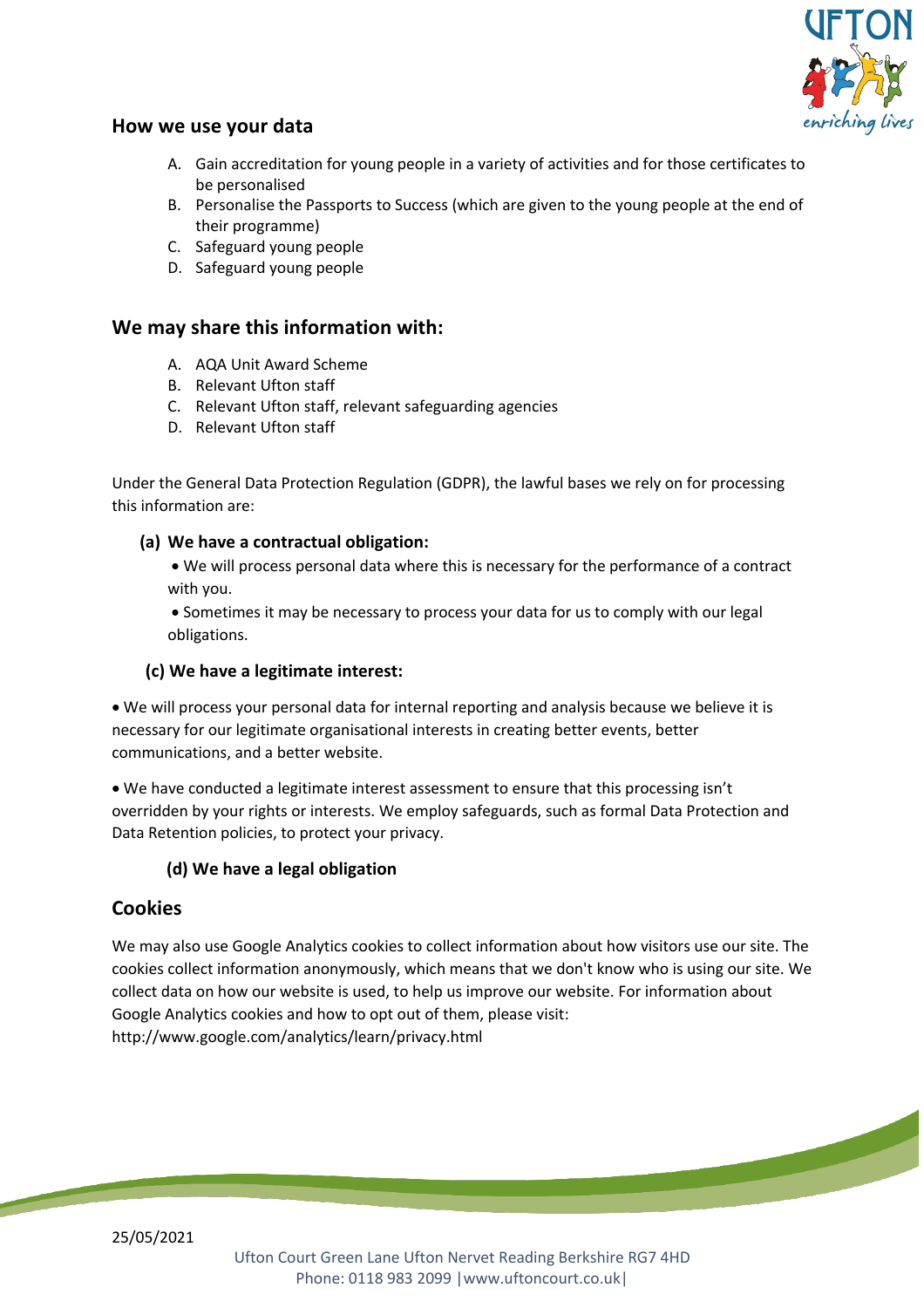

## **Your data protection rights**

#### **Under data protection law, you have rights including:**

**Your right of access -** You have the right to ask us for copies of your personal information.

**Your right to rectification** - You have the right to ask us to rectify personal information you think is inaccurate. You also have the right to ask us to complete information you think is incomplete.

**Your right to erasure -** You have the right to ask us to erase your personal information in certain circumstances.

**Your right to restriction of processing -** You have the right to ask us to restrict the processing of your personal information in certain circumstances. i.e. you can object to receiving direct marketing or fundraising communications.

**Your right to object to processing -** You have the the right to object to the processing of your personal information in certain circumstances.

**Your right to data portability -** You have the right to ask that we transfer the personal information you gave us to another organisation, or to you, in certain circumstances.

You are not required to pay any charge for exercising your rights. If you make a request, we have one month to respond to you.

Please contact us at admin@uftoncourt.co.uk or telephone 0118 983 2099, if you wish to make a request.

#### **How to complain**

If you have any concerns about our use of your personal information, you can make a complaint to us at admin@uftoncourt.co.uk

You can also complain to the ICO if you are unhappy with how we have used your data.

The ICO's address:

Information Commissioner's Office Wycliffe House Water Lane Wilmslow Cheshire SK9 5AF

Helpline number: 0303 123 1113

ICO website: https://www.ico.org.uk

25/05/2021

Ufton Court Green Lane Ufton Nervet Reading Berkshire RG7 4HD Phone: 0118 983 2099 |www.uftoncourt.co.uk|